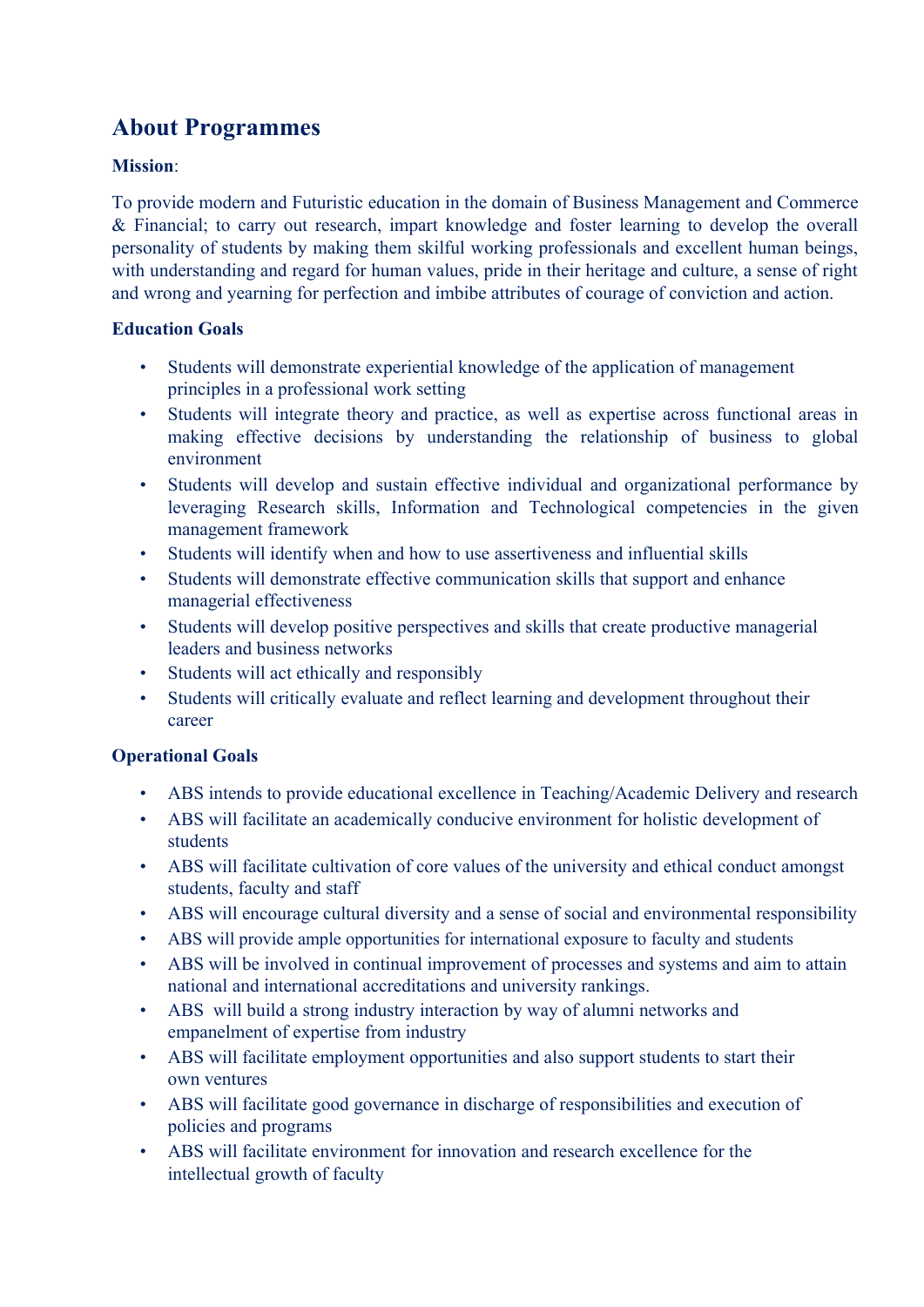# **Graduate Attributes**

 $\overline{\phantom{a}}$ 

| Sr.<br>N <sub>o</sub> | <b>Domain Graduate</b><br><b>Attributes</b>                                           | <b>Indicators/Goals</b>                                                                                                                                                                                                                                                                                                                    |
|-----------------------|---------------------------------------------------------------------------------------|--------------------------------------------------------------------------------------------------------------------------------------------------------------------------------------------------------------------------------------------------------------------------------------------------------------------------------------------|
| $\overline{1}$        | Knowledge and<br><b>Expertise of Business</b><br><b>Environment</b> and<br>Management | The student shall demonstrate knowledge of management principles and<br>develop managerial skills while integrating principles of business<br>management and emerging business environment with technologies to<br>achieve excellence                                                                                                      |
| $\overline{2}$        | Self-Directed and<br><b>Active Learning</b>                                           | The student shall exhibit a multi- disciplinary approach learning. Combine<br>experience with focused reflection and active learning through strong<br>cognitive skills and practical engagement in independent work.                                                                                                                      |
| $\overline{3}$        | <b>Research and Enquiry</b>                                                           | The student shall demonstrate research inquisitiveness and research aptitude<br>to conduct innovative research in thrust areas of management discipline,<br>benefitting industry, academia and the society at large.                                                                                                                       |
| $\overline{4}$        | Information and<br>Communication<br><b>Technology Skills</b>                          | The student shall explore the applications of technological advancements in<br>capturing information from various sources, use contemporary technologies<br>to access and manage information, understand values and boundary in<br>acknowledging the use of collected information and technological skills in<br>Business decision making. |
| $\overline{5}$        | Critical thinking and<br>Problem-Solving<br><b>Abilities</b>                          | The student shall apply critical-thinking skills to design problem-solving<br>strategies across a range of management areas, implement solutions and<br>monitor control to achieve breakthrough results                                                                                                                                    |
| 6                     | <b>Effective Business</b><br>Communication                                            | The student shall be able to engage effectively with others, develop empathy<br>and interpersonal relationship through their ability to listen, present,<br>interact, influence, and negotiate.                                                                                                                                            |
| $\overline{7}$        | Creativity, Innovation<br>& Reflective Thinking                                       | The student shall critically evaluate business problems and provide<br>Innovative solutions to critical management issues through reflective<br>thinking.                                                                                                                                                                                  |
| 8                     | Analytical & Decision-<br><b>Making Ability</b>                                       | The student shall assess business environment and management issues using<br>techniques of data analytics and predictive modelling to evaluate<br>competitive frame of reference and analyse the possible alternatives to<br>overcome complex situations through effective strategic planning and<br>decision making.                      |
| $\overline{9}$        | Leadership and<br><b>Behaviour Skills</b>                                             | The student shall demonstrate expression of values and trust in empowering<br>team members, building confidence to participate in complex organizational<br>situations, strive for Self-management skills, encourage intellectual<br>autonomy to meet challenges and synthesise personal goals with<br>organizational objectives.          |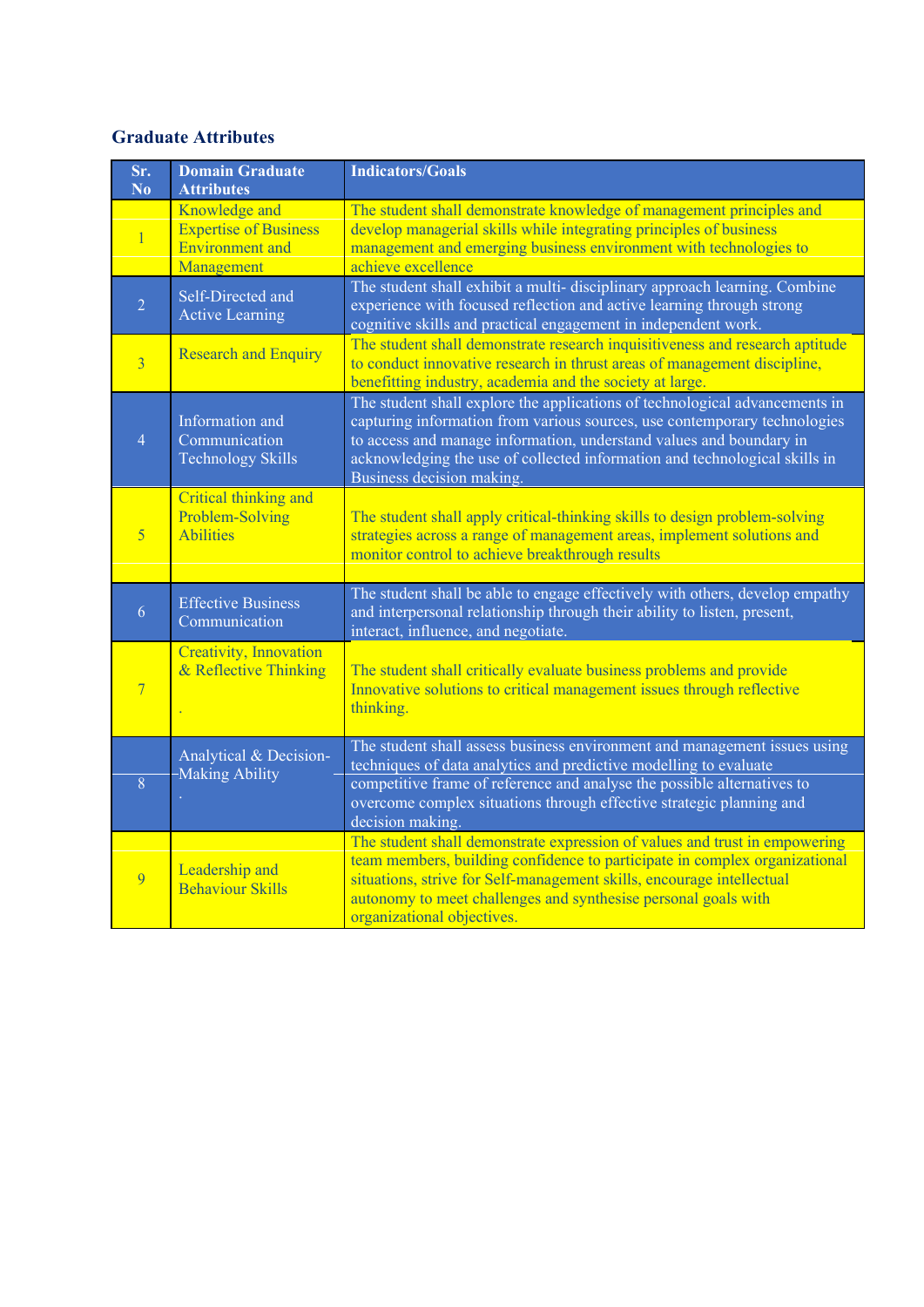| 10 | Multicultural<br>Understanding and<br>Global Outlook           | The student shall demonstrate competence in a cross-cultural environment<br>and evolve as a responsible global citizen valuing human diversity in<br>resolving complex management situations.                                                                          |
|----|----------------------------------------------------------------|------------------------------------------------------------------------------------------------------------------------------------------------------------------------------------------------------------------------------------------------------------------------|
| 11 | Integrity, Ethics and<br><b>Professional Conduct</b>           | The student shall demonstrate ethical behaviours and professional integrity<br>in their conduct and strive for truth, honesty, integrity, fairness, and<br>generosity in professional life, reducing personal bias, and learn to<br>appreciate diversity and equality. |
| 12 | <b>Social Networking</b><br>Skills & Emotional<br>intelligence | The students shall be able to acquire social and emotional skills to work<br>effectively with diverse group of people in multi-cultural environment and<br>situations. Show resilience and emotional balance in challenging<br>circumstances.                          |
| 13 | <b>Employability and</b><br>Entrepreneurship                   | The student shall define their career aspirations and work towards achieving<br>the same by engaging in developing appropriate skills and competencies in<br>their chosen profession (corporate career, student start up, family business,<br>higher education etc.).  |
| 14 | <b>Lifelong Learning</b>                                       | The student shall reflect confidence and possess highest order of<br>commitment to their work throughout their life by applying and creating<br>innovative breakthrough management practices in stakeholder value<br>creation.                                         |
| 15 | <b>Environment</b> and<br>sustainability                       | The student shall analyse the implications of managerial decisions in<br>context of Environmental, social and Corporate Governance (ESG) in<br>creating sustainable business.                                                                                          |

# **Programmes**

# **MBA- General (2 Years)**

**Programme Mission**: To provide modern and Futuristic education in the domain of Business Management; to carry out research, impart knowledge and foster learning to develop the overall personality of students by making them skilful management professionals and excellent human beings, with understanding and regard for human values, pride in their heritage and culture, a sense of right and wrong and yearning for perfection and imbibe attributes of courage of conviction and action.

**Programme Description:** The two-year full time Master's in business administration programme is to educate and prepare students with the knowledge, analytical ability, and management perspectives and skills needed to lead, to motivate and to manage diversified workforce, rapid technological change and competitive marketplace while considering the principles of ethical, legal, and corporate governance fundamentals**.**

# **Programme Educational Objectives**

- Students will have conceptual and applied knowledge of management principles in a professional work setting
- Students will be able to integrate the theoretical concepts and management Perspective in their decision making.
- Students will be able to think independently, analyse business problems critically and suggest effective and innovative solutions
- The Programme cultivates in the students the values and attitudes that make them agents of social change.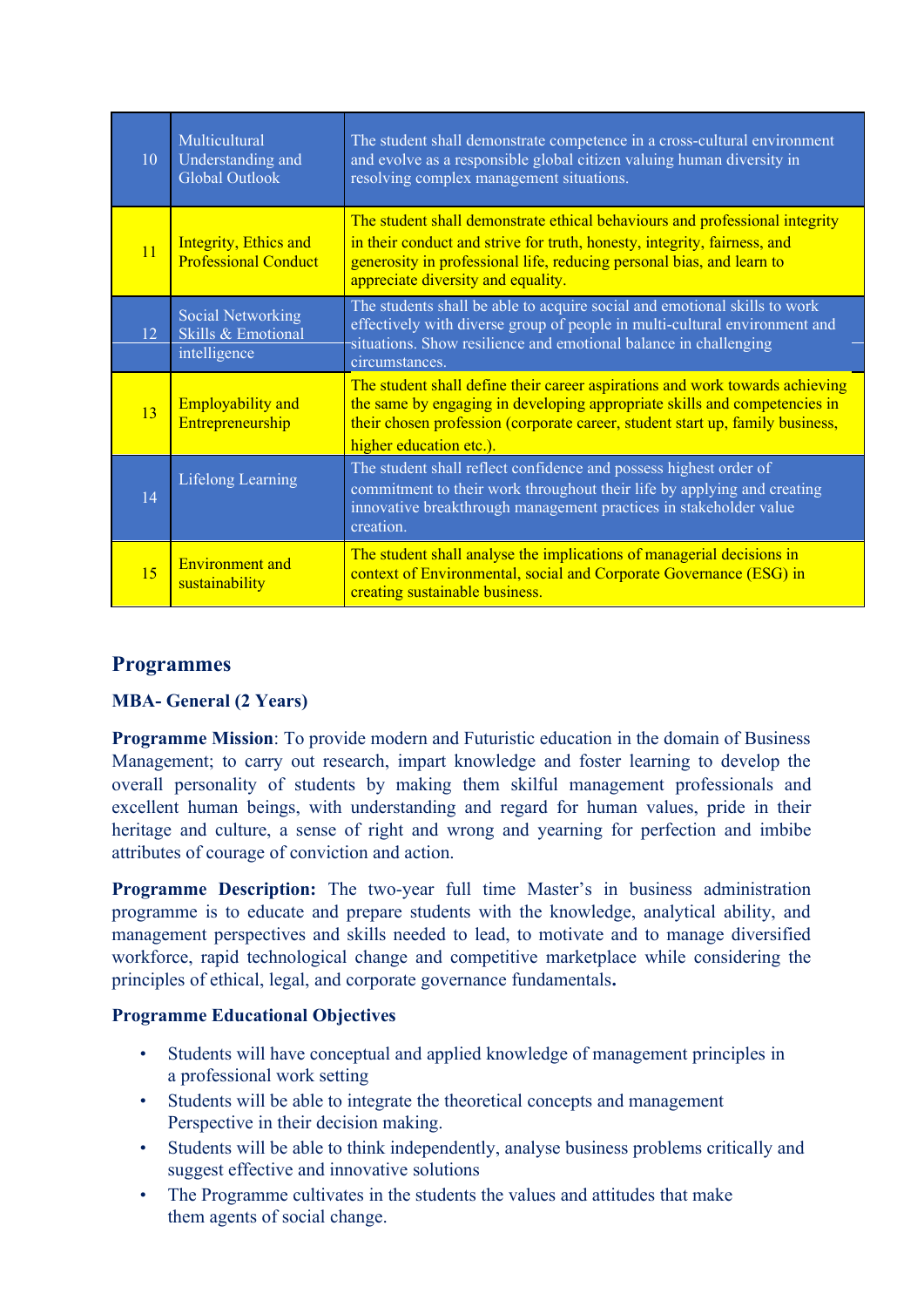- Students will be able to manage real-life challenges in a competitive business environment
- Students will be able to communicate effectively to a wide range of stakeholders
- Students will develop ability to work in teams and skills essential for managerial leaders
- Students will be able to act and behave in an ethical and responsible manner

- The MBA programme will facilitate environment for innovation and research excellence for the intellectual growth of students
- The MBA programme provides an academic environment for holistic development of students
- The Programme aims to facilitate opportunities for innovation and environment of research excellence providing intellectual growth of MBA students
- The programme will encourage cultural diversity and a sense of social, ethical and environmental responsibility among students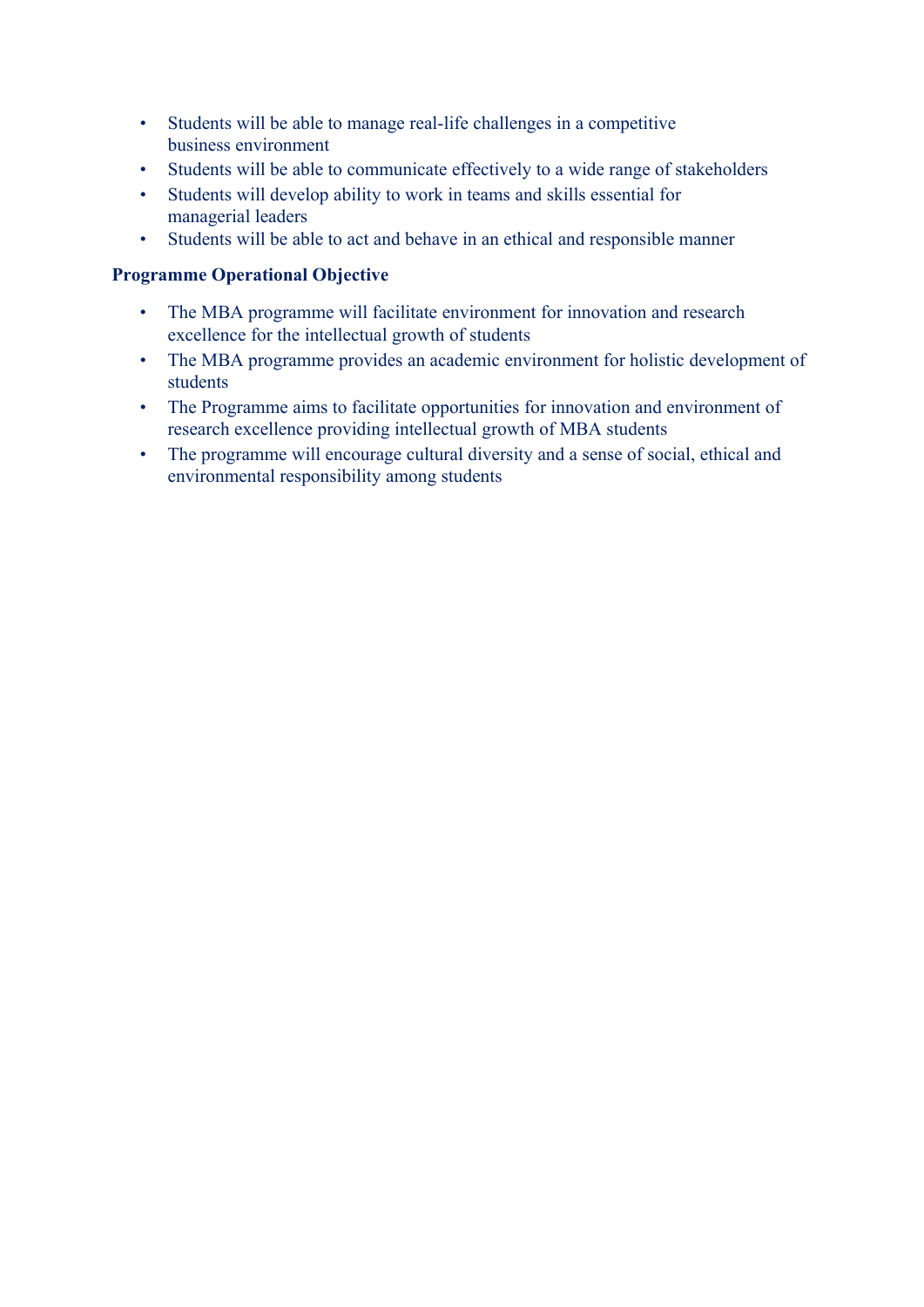- The Management programme will provide ample opportunities for international exposure to students
- The Management programme will provide opportunities for students to continuously interact with area expert members of faculty, industry and alumni to improve and demonstrate their skills and competencies
- The Management programme will facilitate employment opportunities and also support students to start their own ventures
- The MBA students will be prepared to be independent learners who take responsibility for their own learning; set appropriate goals for ongoing intellectual and professional development
- The programme aims to help students understand and practice the highest standards of ethical behaviour associated with their management profession
- The Management programme will aim to attain national and international accreditations and university rankings to provide best in class academic environment

#### **MBA -Consultancy Management (2 Years)**

**Programme Mission:** To develop the overall personality of master's in business administration students by making them not only excellent management Corporate ready professionals in the area of Consultancy Management but also good human being with a deep understanding and regards for human values, strong integrity, sense of pride and esteem in their heritage. A strong intellect of civic wisdom and profound desire for perfection and quality enhancement and imbibe attributes of courage of conviction and action.

**Programme Description:** The two years full time Master's in business administration - Consultancy Management Programme aims to impart professional knowledge, analytical ability, and management perspectives, enabling them to lead, motivate and manage the consultancy business enterprise with sound governance practices in today's continuously evolving businesses in the new technological era. This programme has been prepared with the inputs from the industry focusing on expectations of the Consultancy Industry from MBA curriculum. The programme will equip the students with the knowledge to look at their organizations from a system-wide perspective and apply strategic thinking and critical analysis which are the prerequisite of a good consultant. The programme facilitates learning modern concepts, techniques, and practices in the management of Consultancy to enhance the effectiveness in managerial decision making and organization building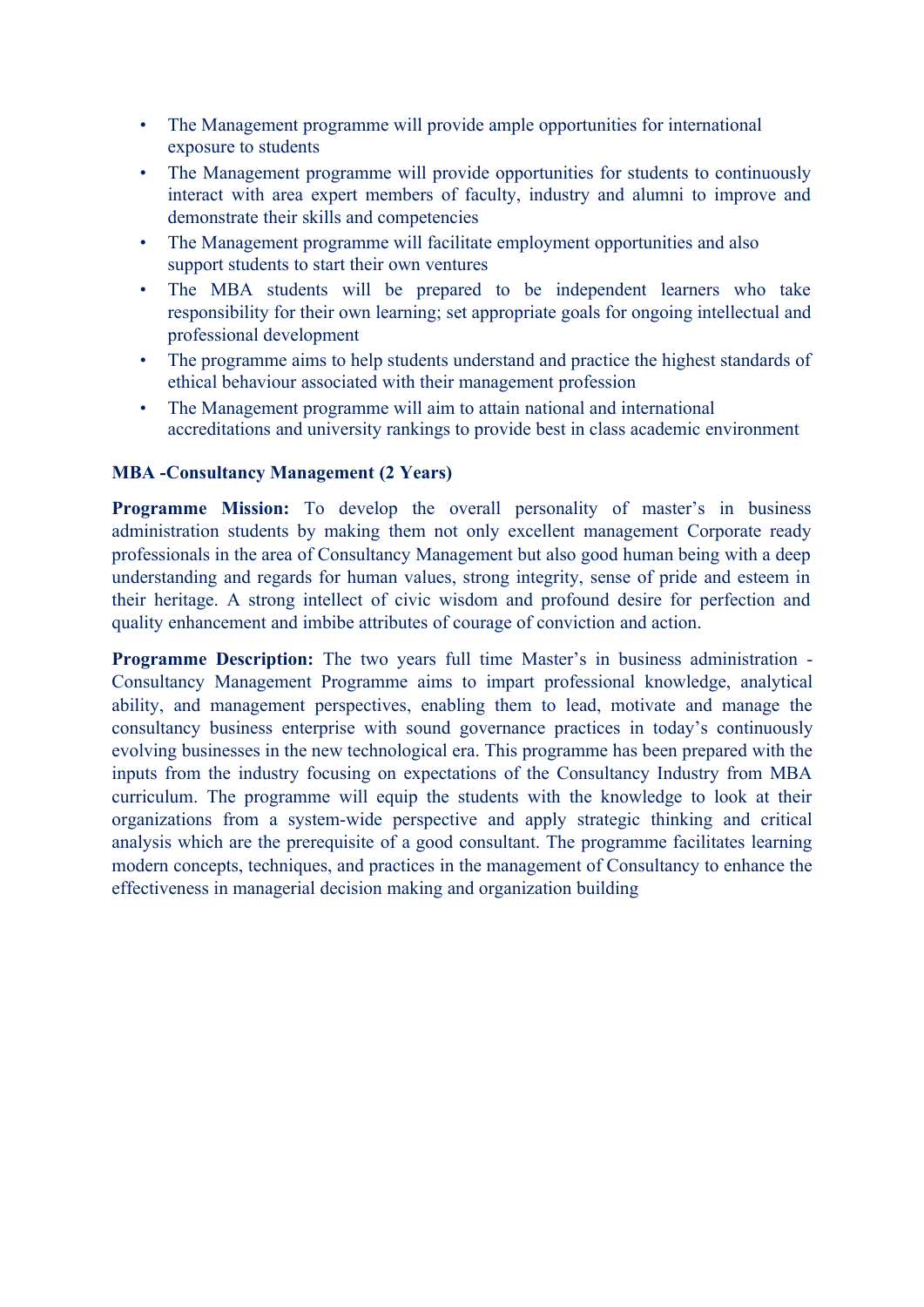# **Programme Educational Objectives:**

- Students will have Consultancy Management knowledge and will be acquiring and applying analytical skills to visualize a complex business problem and make informed decisions based on available information as per changing business environment
- Students will be able to exhibit business-related behavioral skills including leadership, interpersonal, communication (written and oral), team building skills to achieve desired business outcomes and lead change.
- Students will be able to create, select, and apply appropriate techniques, resources, and modern management and IT tools with an understanding of the limitations of Consultancy Management.
- Students should be able to demonstrate the ability to communicate effectively with a wide range of audiences to listen and to read attentively, and to express ideas with clarity in both oral and written communications
- Students will be able to demonstrate competence in the field of professional Consultancy management and identify practitioner for the purposes of Consultancy Management.
- Students will be able to demonstrate their ability to assess and evaluate the dynamic internal and external elements of the competitive global environment the challenges of global business.
- Students will be able to apply ethical principles and commit to professional ethics and responsibilities and norms within a business organization.
- Students will develop professional skills that promote them for employment and for life-long learning in advanced areas of Consultancy Management.
- Students will be able to communicate effectively and discover the client issues with strong rationale with a futuristic perspective
- Students will develop better proactive skills to understand rising trends in market with ever changing environmental dynamics and thus utilize the learned knowledge to facilitate clients' objectives
- Students will learn role of emotional, psychological, and correct attitude in understanding the comprehensive role of a consultant
- Students will assimilate knowledge at a wide perspective about trends and competition in the related field and hone skills to resolve vivid aspects of consulting across different sectors
- Students will understand the role of consulting as a unique differentiator than coaching or simply giving advice.

- The MBA (Consultancy Management) programme will facilitate students to use managerial skills to foster innovation, environment of research excellence and lead change in a dynamic business environment.
- The MBA (Consultancy Management) programme provides an academic environment for holistic development of students and preparing them for leadership positions.
- The MBA (Consultancy Management) programme will encourage cultural diversity and a sense of social, ethical and environmental responsibility among students.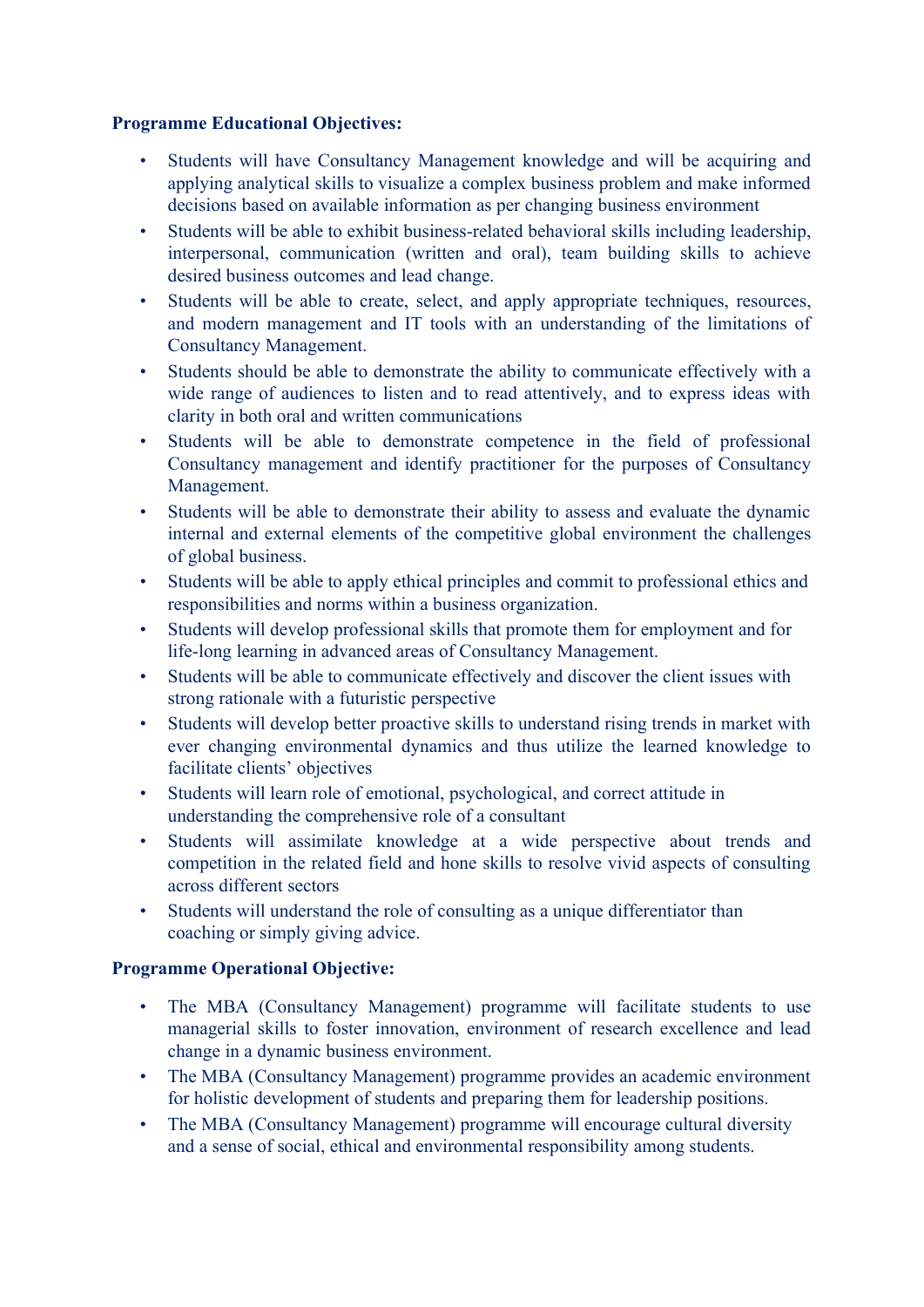- The MBA (Consultancy Management) programme will provide critical thinking skills in understanding managerial issues and problems related to the global economy and international business
- The MBA (Consultancy Management) programme will provide opportunities for students to continuously interact with area expert and demonstrate their ability to adapt to a rapidly changing environment through learning and application of new skills and added competencies.
- The MBA (Consultancy Management) programme will facilitate employment opportunities and develop an entrepreneurial mind set with insights about the critical role of Creativity and innovation
- The MBA (Consultancy Management) students will be prepared to be independent learners who take responsibility for their own learning; set appropriate goals for ongoing intellectual and professional development
- The MBA (Consultancy Management) programme aims to help students understand the complexities of business ethics in a global environment and act with integrity.

#### **MBA - Entrepreneurship (2 Years)**

**Programme Mission:** To develop the overall personality of Master's in business administration students by making them not only excellent management professionals in the area of Entrepreneurship but also good individuals, with understanding and regards for human values, pride in their heritage and culture, a sense of right and wrong and yearning for perfection and imbibe attributes of courage of conviction and action. The programme also aims to articulate an entrepreneurial mindset among students who can identify entrepreneurial opportunities of untapped markets and become job creators and establish enterprises for fulfilling the aspirations of job seekers.

**Programme Description:** The two-year MBA Entrepreneurship programme will empower students to develop their skills and knowledge to incubate new ventures. The curriculum of the programme is the combination of classroom teaching and knowledge sharing with experienced and successful entrepreneurs and academicians to correlate theory to practice for creating economic and social value everywhere. The program integrates course curriculum in a systemic process that includes the clear reflection of the current business world with concentrations to technology and innovations.

**Programme Educational Objectives:** Students shall have knowledge to identify entrepreneurial opportunities and understand the fast-changing and diverse world of business, its economic interdependencies that signify political, economic, technological, cultural, and legal issues to make business decisions.

- Students shall be able to integrate critical thinking skills and research ability using technologies to identify new and innovative business opportunities in Global business environments.
- Students shall develop interpersonal and leadership skills to be an effective business leader, demonstrating self-awareness, curiosity towards learning and working in teams
- Students shall know to communicate logically, clearly, and persuasively in spoken, written, and visual form and facilitate information flow in a variety of organizational. social, and intercultural contexts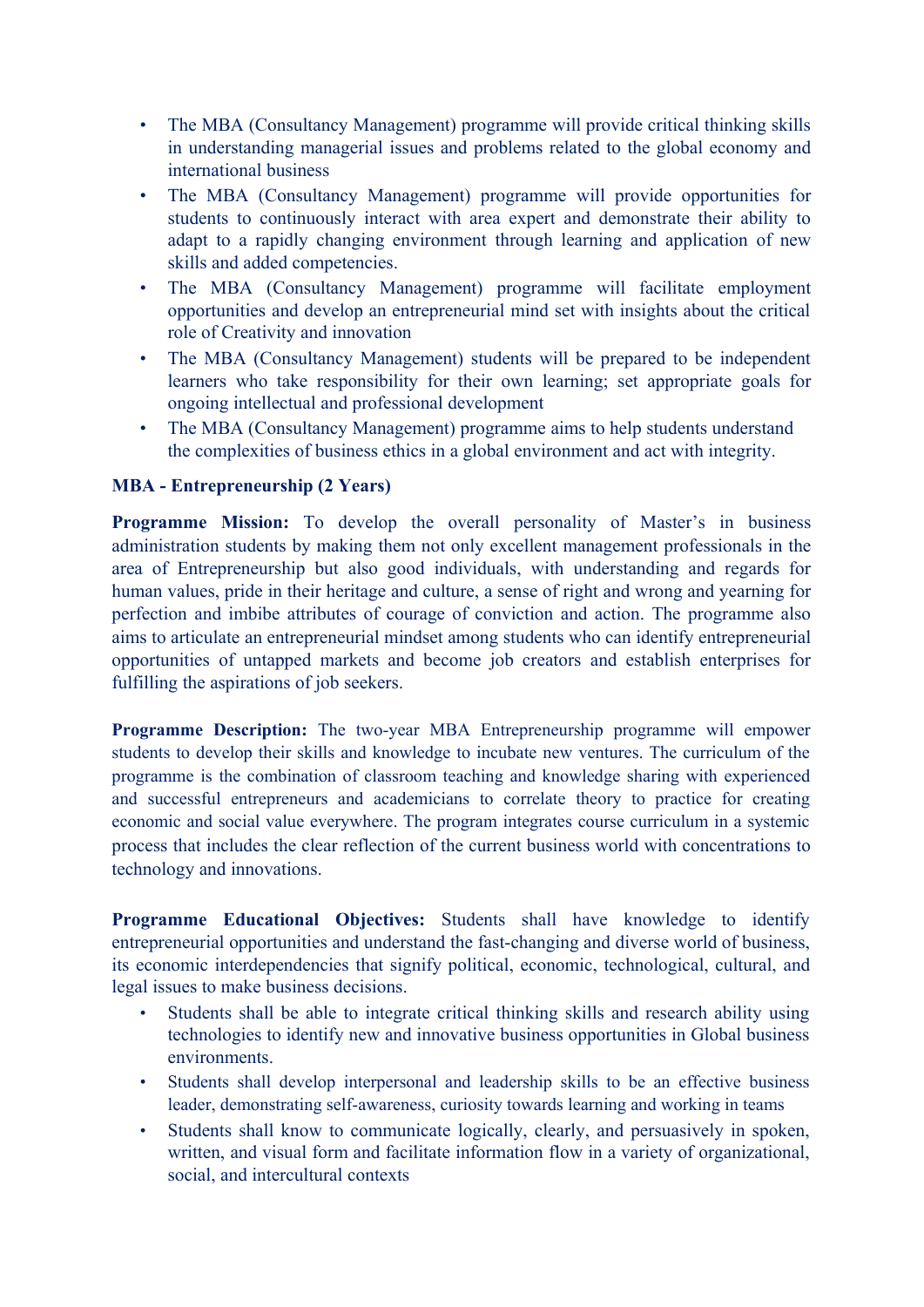- Students shall demonstrate ethical reasoning skills and professional responsibilities in creating responsible businesses.
- Students shall be able to acquire cross cultural issues while strategically analyse complex business problems in the context to rapidly changing global environment.
- Students shall be able to correlate the entrepreneurial ecosystem and will harness required competencies to create newer businesses leading to creation of employment opportunities.
- Students shall be able to integrate theory and practice, as well as expertise across functional areas in making effective management decisions by understanding the relationship of business to global environment.
- Students will know how to develop and sustain good individual and organizational performance by leveraging Entrepreneurial Research skills, Information and Technological competencies in any management framework through business modelling.
- Students will be prepared for continued learning throughout their career in VUCA world.

# **Programme Operational Objective:**

- Students will know to create, identify, assess, shape, and act on entrepreneurial opportunities through the invention, development and exploitation of entirely new ideas, products, and services in a variety of contexts and organizations
- Students will have the research ability to identify entrepreneurial opportunities present in untapped markets and underserved markets, and those that can be created by applying existing technologies to new fields and new markets
- Students will have functional knowledge and multiple functional skills and perspectives to analyse the business challenges and opportunities
- Students will demonstrate an understanding of the characteristics of effective leadership
- Students will know to communicate logically, clearly, and persuasively in spoken, written, and visual form. They will understand the importance of good communication in the world of business and apply accepted norms and forms in business writing.
- Students will be able to identify and strategically analyse complex business problems both in local and global environment
- Students will be prepared to recognize and respond to ethical questions encountered in creating responsible businesses

# **MBA - Finance (2 Years)**

**Programme Mission:** To develop the overall personality of Masters in Business Administration students by making them not only excellent Financial professionals with specializations in areas of Taxation, Banking, International Finance, Wealth Management, General Financial Rules, Investment Banking, Financial Consulting, Financial Analytics, Financial Markets but also good individuals, with understanding and regards for human values, pride in their heritage and culture, a sense of right and wrong and yearning for perfection and imbibe attributes of courage of conviction and action.

**Programme Description:** The two-year full-time Management Business Administration in Finance programme is to educate and prepare students with the knowledge of Financial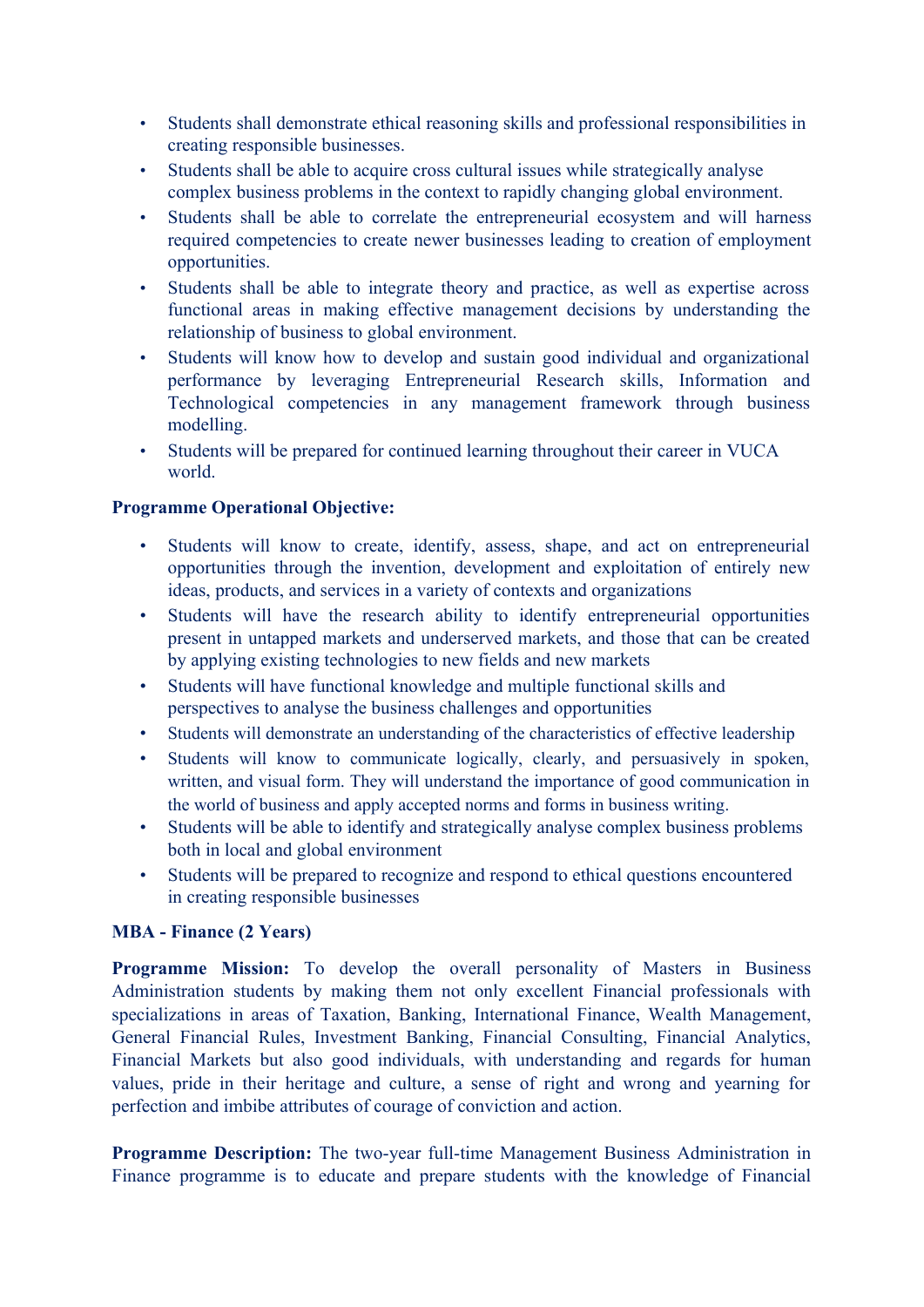analytical ability, and management perspectives and skills needed to lead, to motivate and to manage diversified financial problems, rapid technological change and competitive marketplace while considering the principles of ethical, legal and corporate governance fundamentals through various financial techniques.

# **Programme Educational Objectives:**

- Students will have financial knowledge of the application of management principles in a professional work setting.
- Students will be able to integrate theory and practice, as well as expertise across functional areas in making effective financial decisions by understanding the relationship of business to global environment.
- Students will know how to develop and sustain good individual and organizational performance by leveraging Financial Research skills, Information and Technological competencies in any management framework through financial Modelling.
- Students will strategically think when and how to use assertive and influential skills
- Students will be able to demonstrate effective communication skills that support and enhance managerial effectiveness.
- Students will be able to evaluate and critically analyse organizational efforts to act ethically and responsibly.
- Students will acquire skills that create productive managerial leaders and business financial models
- Students will be prepared for continued learning throughout their career in the field of Finance and Taxation aspects
- 9Students will be able to correlate the financial knowledge with the global environment
- Students will be able to compare their learning via continuous exposure to experience of industry stalwarts

- The MBA(Finance) programme will facilitate environment for innovation and research excellence for the intellectual growth of students
- The MBA (Finance) programme provides an academic environment for holistic development of students.
- The Programme aims to facilitate opportunities for innovation and environment of research excellence providing intellectual growth of MBA students.
- The programme will encourage cultural diversity and a sense of social, ethical and environmental responsibility among students.
- The Management programme will provide ample opportunities for international exposure to students.
- The Management programme will provide opportunities for students to continuously interact with area expert members of faculty, industry, and alumni to improve and demonstrate their skills and competencies.
- The Management programme will facilitate employment opportunities and also support students to start their own ventures.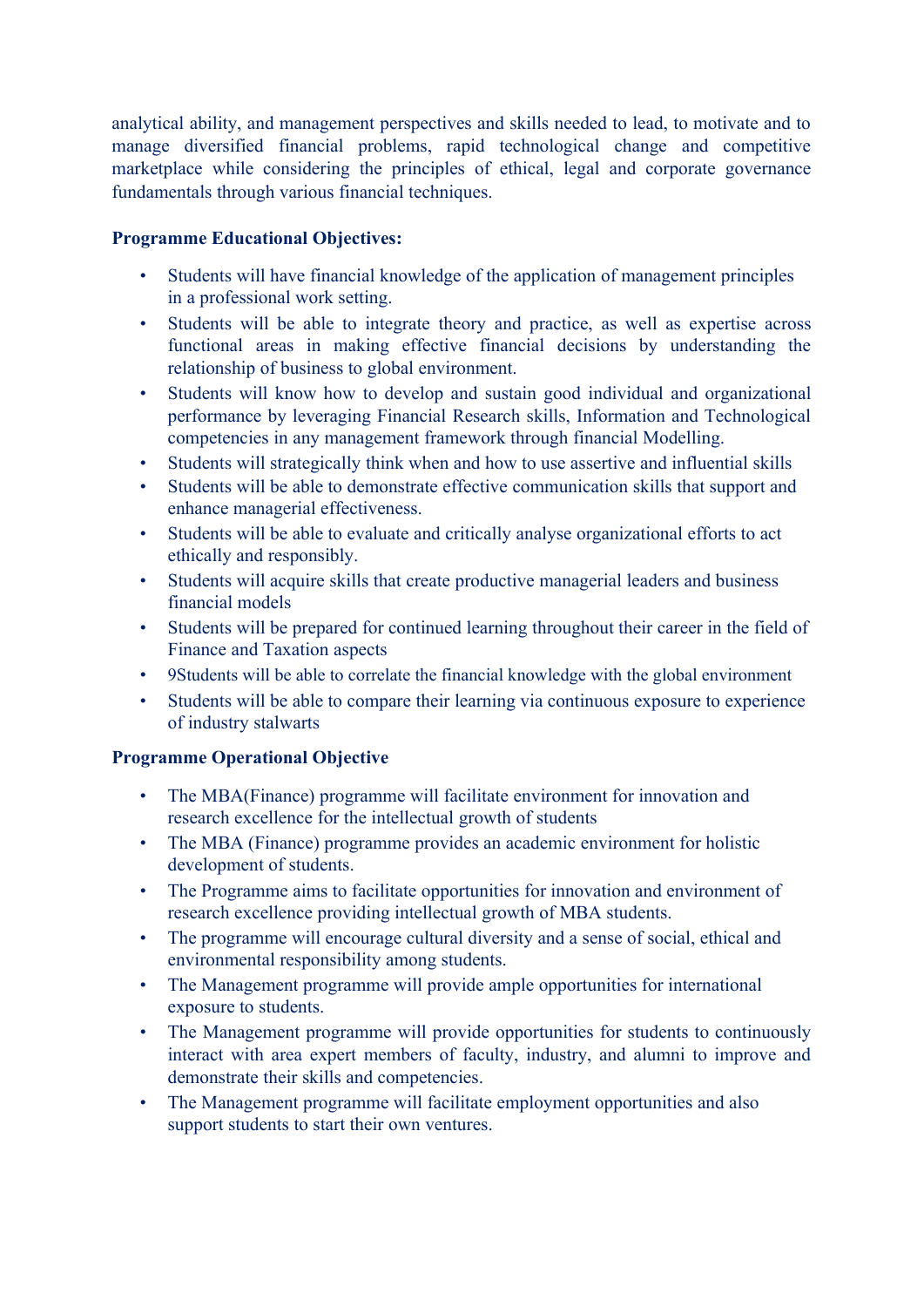- The MBA (Finance) students will be prepared to be independent learners who take responsibility for their own learning; set appropriate goals for ongoing intellectual and professional development
- The programme aims to help students understand and practice the highest standards of ethical behaviour associated with their management profession.
- The Management programme will aim to attain national and international accreditation and university rankings to provide best in class academic environment.

# **MBA - Human Resource (2 Years)**

**Programme Mission:** To develop the overall personality of Master's in business administration students by making them not only excellent management professionals in the area of Human Resource but also good individuals, with understanding and regards for human values, pride in their heritage and culture, a sense of right and wrong and yearning for perfection and imbibe attributes of courage of conviction and action.

**Programme Description:** The two-year Full Time Master's in business administration (MBA – Human Resource) is designed for current and future leaders to develop skills to best leverage the Human Resources in an Organization. The programme will equip the students with the knowledge to look at their organizations from a system-wide perspective and apply strategic thinking and critical analysis. The programme facilitates learning modern concepts, techniques and practices in the management of human resources to enhance the effectiveness in managerial decision making and organization building.

#### **Programme Educational Objectives**

- Students will have knowledge in the field of professional HR management for the purposes of strategic development with focus on recruitment, selection, careers, learning, performance, reward, appraisal, job design and labour relation.
- Students will be able to demonstrate a continuous learning aptitude for life long experiential learning
- Students will have Human Resource Management knowledge about the external and internal environment and will be acquiring and applying analytical skills to visualize a complex business problem and make informed decisions based on available information.
- Students will be able to create, select, and apply appropriate techniques, resources, and modern management and IT tools with an understanding of the limitations of Human Resource Management.
- Students will be able to reflect an attitude towards taking decision based on facts and logic.
- Students will be able to conduct leadership behaviour in all situations of their personal and professional lives.
- Students will be able to exhibit business-related behavioural skills including leadership, interpersonal, communication (written and oral), team building skills to achieve desired business outcomes and lead change.
- Students will be able to demonstrate their ability to assess and evaluate the dynamic internal and external elements of the competitive global environment and the challenges of global workforce.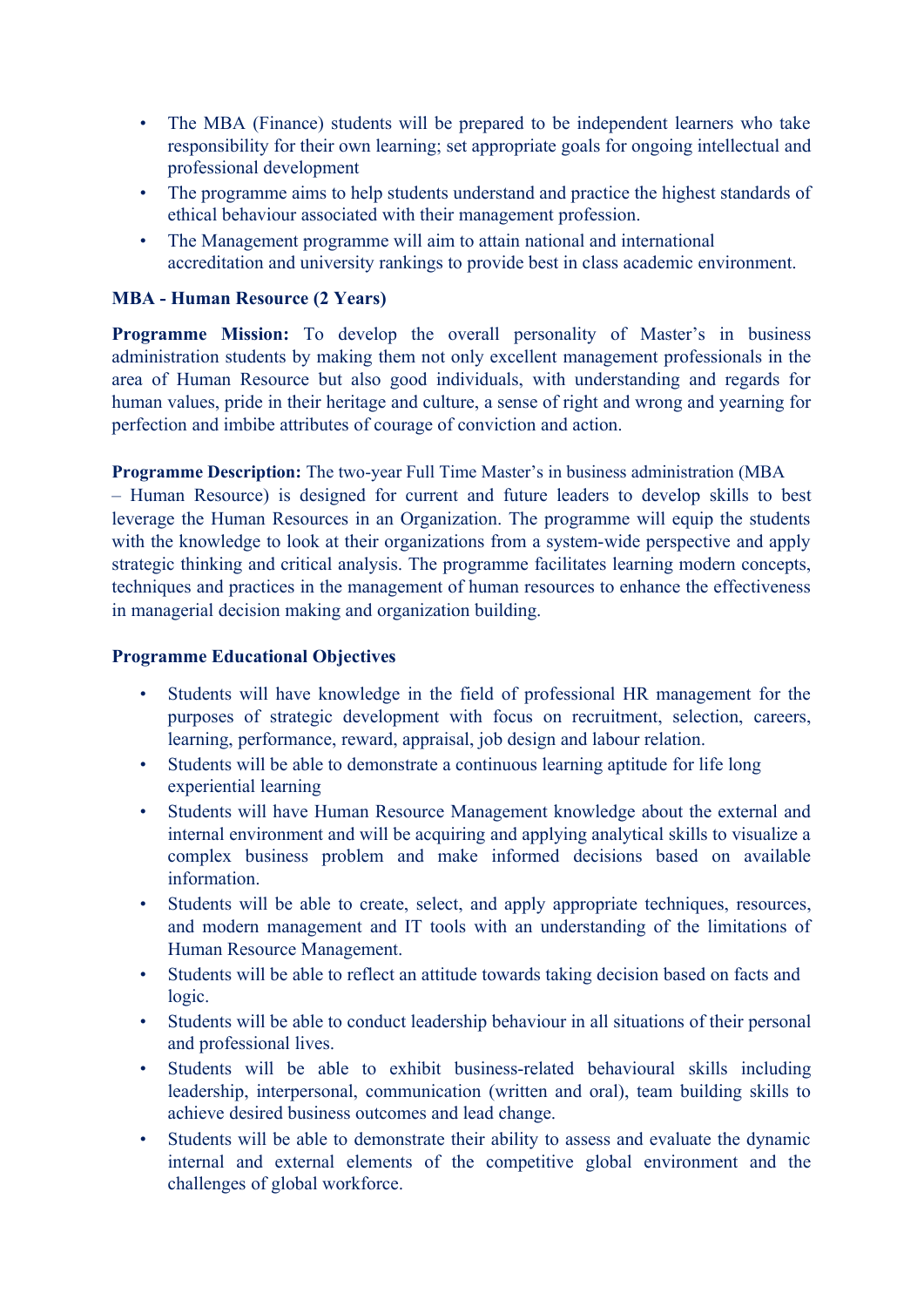- Students will be able to apply ethical principles and commit to professional ethics and responsibilities and norms within a business organization.
- Students will develop professional skills that promote them for employment and for life-long learning in advanced areas of Human Resource Management.
- Students will be able to generate a constant thinking process so as to leverage upon the various opportunities prevalent in the micro and macro environment.
- Student will be able to reflect behaviour which enhances the thought for critical think and problem solving at the initial stages
- Students will be able to demonstrate the ability to communicate effectively with a wide range of audiences to listen and to read attentively, and to express ideas with clarity in both oral and written communications.

#### **Programme Operational Objective**

- The MBA (HR) programme will facilitate students to use managerial skills to foster innovation, environment of research excellence and lead change in a dynamic business environment.
- The MBA (HR) programme provides an academic environment for holistic development of students and preparing them for leadership positions.
- The MBA (HR) programme will encourage cultural diversity and a sense of social. ethical, and environmental responsibility among students.
- The MBA (HR) programme will provide critical thinking skills in understanding managerial issues and problems related to the global economy and international business
- The MBA (HR) programme will provide opportunities for students to continuously interact with area expert and demonstrate their ability to adapt to a rapidly changing environment through learning and application of new skills and added competencies.
- The MBA (HR) programme will facilitate employment opportunities and develop an entrepreneurial mind set with insights about the critical role of Creativity and innovation
- The MBA (HR) students will be prepared to be independent learners who take responsibility for their own learning; set appropriate goals for ongoing intellectual and professional development
- The MBA (HR) programme aims to help students understand the complexities of business ethics in a global environment and act with integrity.

#### **MBA - Marketing & Sales (2 Years)**

**Programme Mission:** To develop the overall personality of Master's in business administration students by making them not only excellent management professionals in the area of Marketing & sales but also good individuals, with understanding and regards for human values, pride in their heritage and culture, a sense of right and wrong and yearning for perfection and imbibe attributes of courage of conviction and action.

**Programme Description:** The Two-Year Full Time Master's in business administration (Marketing & Sales) has been designed to enable the student to explore and understand the dynamic realities of the domestic and international markets, to understand the consumer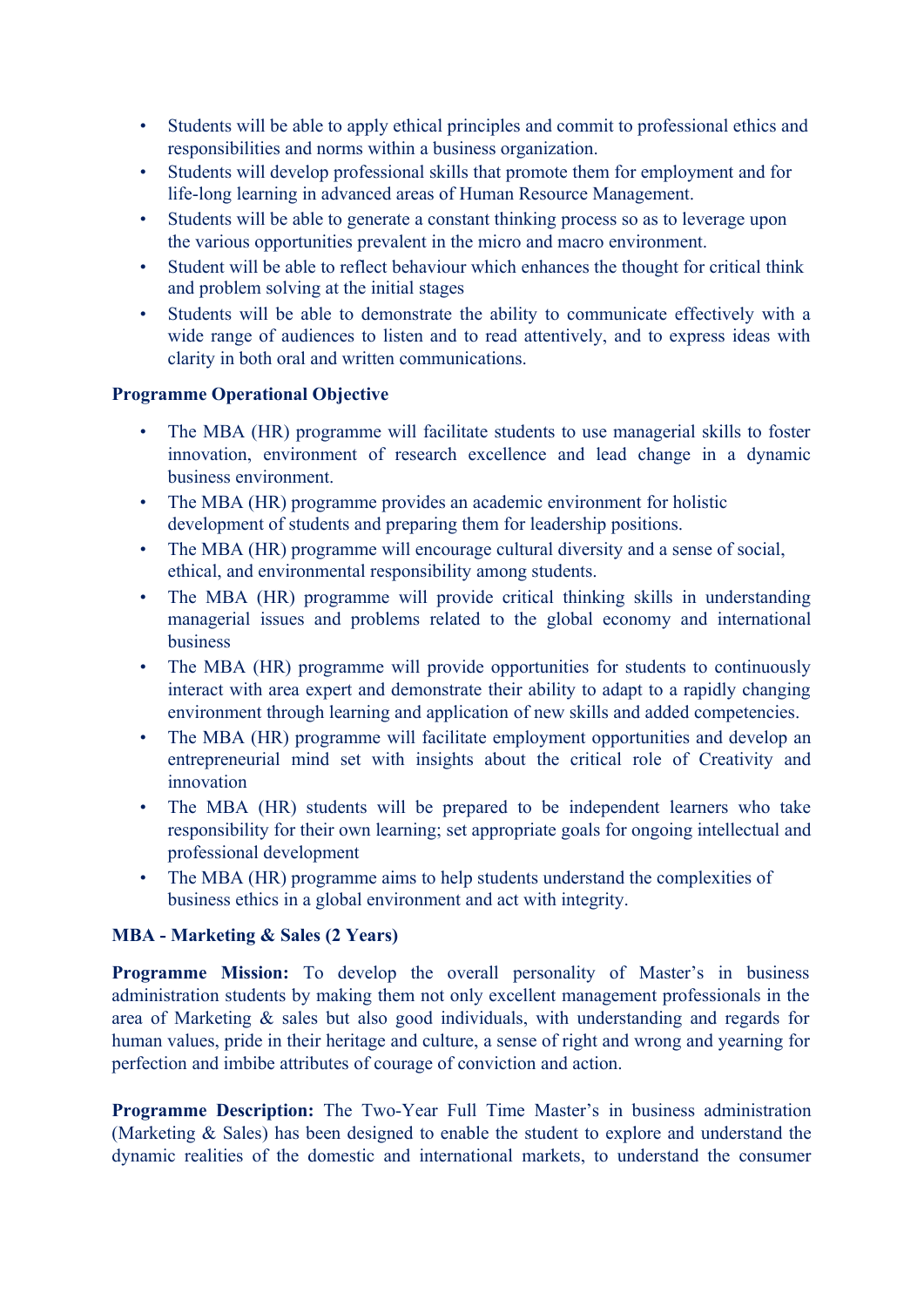behaviour for influencing customers, in-depth understanding of marketing research, advertising landscape and other aspects of Marketing & Sales Management**.**

#### **Programme Educational Objectives**

- Students of MBA (Marketing and Sales) programme will gain the ability to influence customer through understanding, predicting, and shaping the customers' preferences and behaviour with their Marketing knowledge and Market research skills
- Students will learn to review traditional marketing topics, such as customer behaviour, segmentation, pricing, partnerships, branding, and negotiation, but transposes them to the competitive B2B environment
- Students will gain a balanced overview of the rapidly changing advertising landscape
- Students will learn to communicate effectively, logically, clearly, and persuasively in spoken, written, and visual form.
- Students will recognize the importance of team working skills, relationship management, networking and leadership skills needed by successful marketing managers in a competitive global, multicultural environment.
- Students shall learn to research and analyse the competitive environment of an industry, recommend the best combination of basic 4 p's marketing for strategic positioning of products and services within the industry and develop associated strategic plans such as logistics & supply chain management
- Students will be prepared for continued learning throughout their career.
- Students will understand the role of ethical values and practices within a business organization.

- The MBA (Marketing and Sales) programme will facilitate environment for innovation and market research excellence for the intellectual growth of students
- The MBA (Marketing and Sales) programme provides an academic environment for holistic development of students.
- The Programme aims to facilitate opportunities for innovation and environment of market research excellence providing intellectual growth of MBA (Marketing and Sales) students.
- The MBA (Marketing and Sales) programme will encourage cultural diversity and a sense of social, ethical and environmental responsibility among students.
- The MBA (Marketing and Sales) programme will provide ample opportunities for international exposure to students
- The MBA (Marketing and Sales) programme will provide opportunities for students to continuously interact with area expert members of faculty, industry and alumni to improve and demonstrate their skills and competencies.
- The MBA (Marketing and Sales) programme will facilitate employment opportunities and also support students to start their own ventures.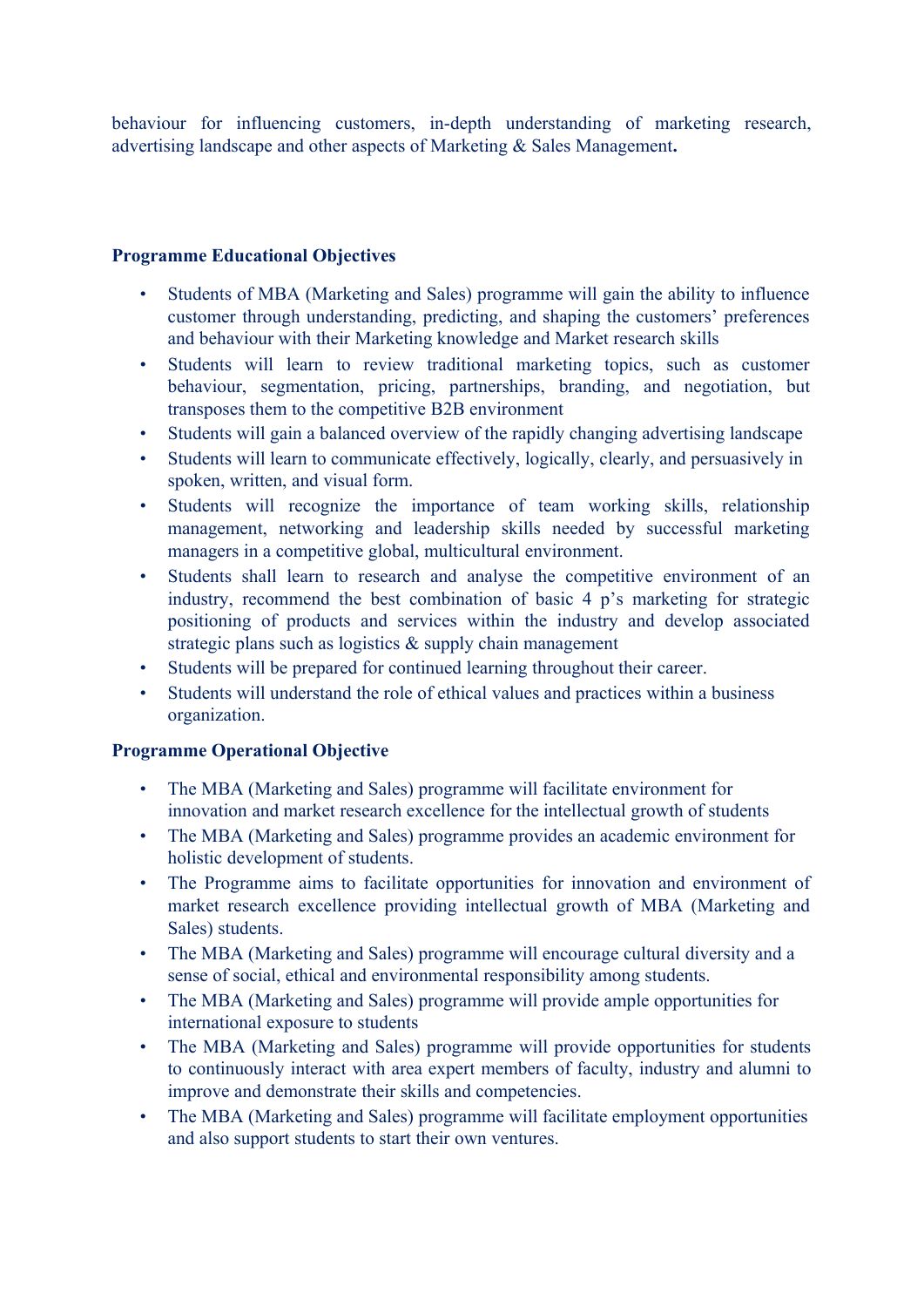- The MBA (Marketing and Sales) students will be prepared to be independent learners who take responsibility for their own learning; set appropriate goals for ongoing intellectual and professional development.
- The MBA (Marketing and Sales) programme aims to help students understand and practice the highest standards of ethical behavior associated with their management profession
- The MBA (Marketing and Sales) programme will aim to attain national and international accreditations and university rankings to provide best in class academic environment.

# **MBA - Retail Management (2 Years)**

**Programme Mission:** To develop the overall personality of Master's in business administration students by making them not only excellent management professionals in the area of Retail Management but also good individuals, with understanding and regards for human values, pride in their heritage and culture, a sense of right and wrong and yearning for perfection and imbibe attributes of courage of conviction and action. The programme aims to create talent to meet the current and future needs of the retail industry with hands on experience in retailing.

**Programme Description:** Two-year Masters in Retail Management programme is designed to create talent to meet the dearth of professionals in retail industry. It focuses on building a strong foundation in Retail Management for entry-level to mid-level professionals.

#### **Programme Educational Objectives:**

- Students will learn the fundamentals of retail business and develop management skills to work in managerial positions in the retail industry.
- Students will learn scientific approach with insight into practical implementations by applying their functional, technical and ICT capabilities.
- Students will learn to understand and appreciate the inter-relationships between the diverse and complex tasks of retail store operations
- Students will learn to communicate proficiently, in oral, written, presentation, information searching and listening skills in the management profession.
- Students will be able to work effectively in diverse communities.
- Students while decision making will evaluate Cultural diversity to benefit Retail business growth.
- Students will gain confidence and trust to practice ethical behaviour in their profession.
- Students will seek learning opportunities all through their professional career.

- The MBA (Retail Management) programme will facilitate environment for innovation and research excellence for the intellectual growth of students.
- The MBA (Retail Management) programme provides an academic environment for holistic development of students.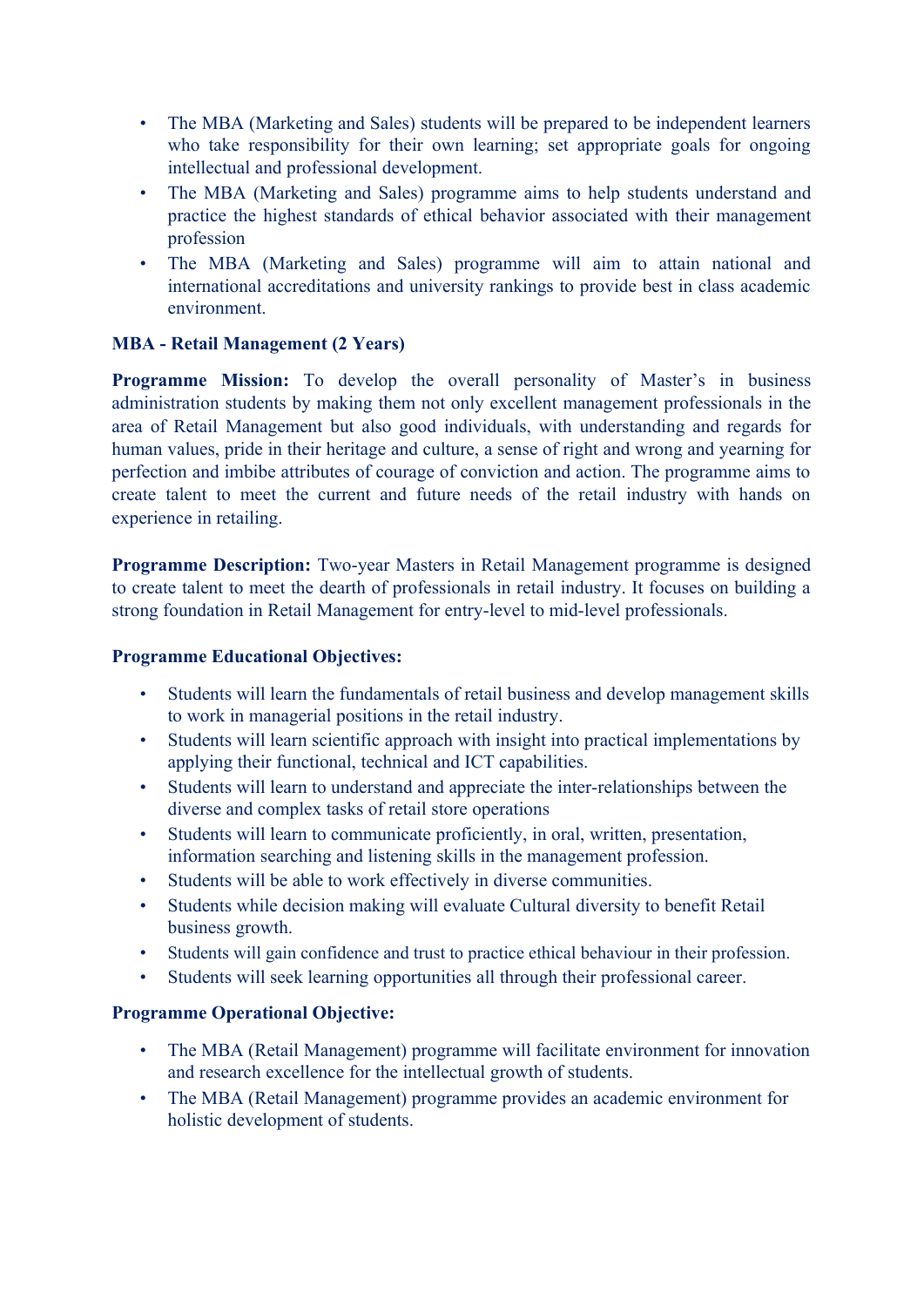- The Programme aims to facilitate opportunities for innovation and environment of research excellence providing intellectual growth of MBA (Retail Management) students.
- The MBA (Retail Management) programme will encourage cultural diversity and a sense of social, ethical, and environmental responsibility among students.
- The MBA (Retail Management) programme will provide ample opportunities for international exposure to students.
- The MBA (Retail Management) programme will provide opportunities for students to continuously interact with area expert members of faculty, industry and alumni to improve and demonstrate their skills and competencies.
- The MBA (Retail Management) programme will facilitate employment opportunities and also support students to start their own ventures.
- The MBA (Retail Management) students will be prepared to be independent learners who take responsibility for their own learning; set appropriate goals for ongoing intellectual and professional development.
- The MBA (Retail Management) programme aims to help students understand and practice the highest standards of ethical behaviour associated with their management profession.
- The MBA (Retail Management) programme will aim to attain national and international accreditations and university rankings to provide best in class academic environment

# **MBA - Technology Management (2 Years)**

**Programme Mission:** To provide modern and Futuristic education in the domain of Business and Technology Management; to carry out research, impart knowledge and foster learning to develop the overall personality of students by making them skilful management professionals and excellent human beings, with understanding and regard for human values, pride in their heritage and culture, a sense of right and wrong and yearning for perfection and imbibe attributes of courage of conviction and action.

**Programme Description:** The two years full time Master's in business administration Programme in Technology Management aims to impart professional knowledge, analytical ability, and management perspectives, enabling them to lead, motivate and manage the business enterprise with sound governance practices in today's continuously evolving businesses in the era of Digital Transformation. In wake of the Digital Bharat-Saksham Bharat campaign, there is an urgent requirement of competent individuals with not only specific technical job skills and expertise, but managerial capabilities to lead teams and emotional intelligence to enhance organizational productivity through better decision making in technological environments. The MBA program in Technology Management attempts to empower students to become leaders, managers and entrepreneurs, with suitable technical skills to work towards more digitally organized corporates and a more digitally competent society. This programme has been prepared with the stalwarts of industry focusing on what the MBA curriculum should be so that it matches the expectations of the global corporate requirements.

• **Programme Educational Objectives:** Students will have conceptual and applied knowledge of management principles in a professional work setting